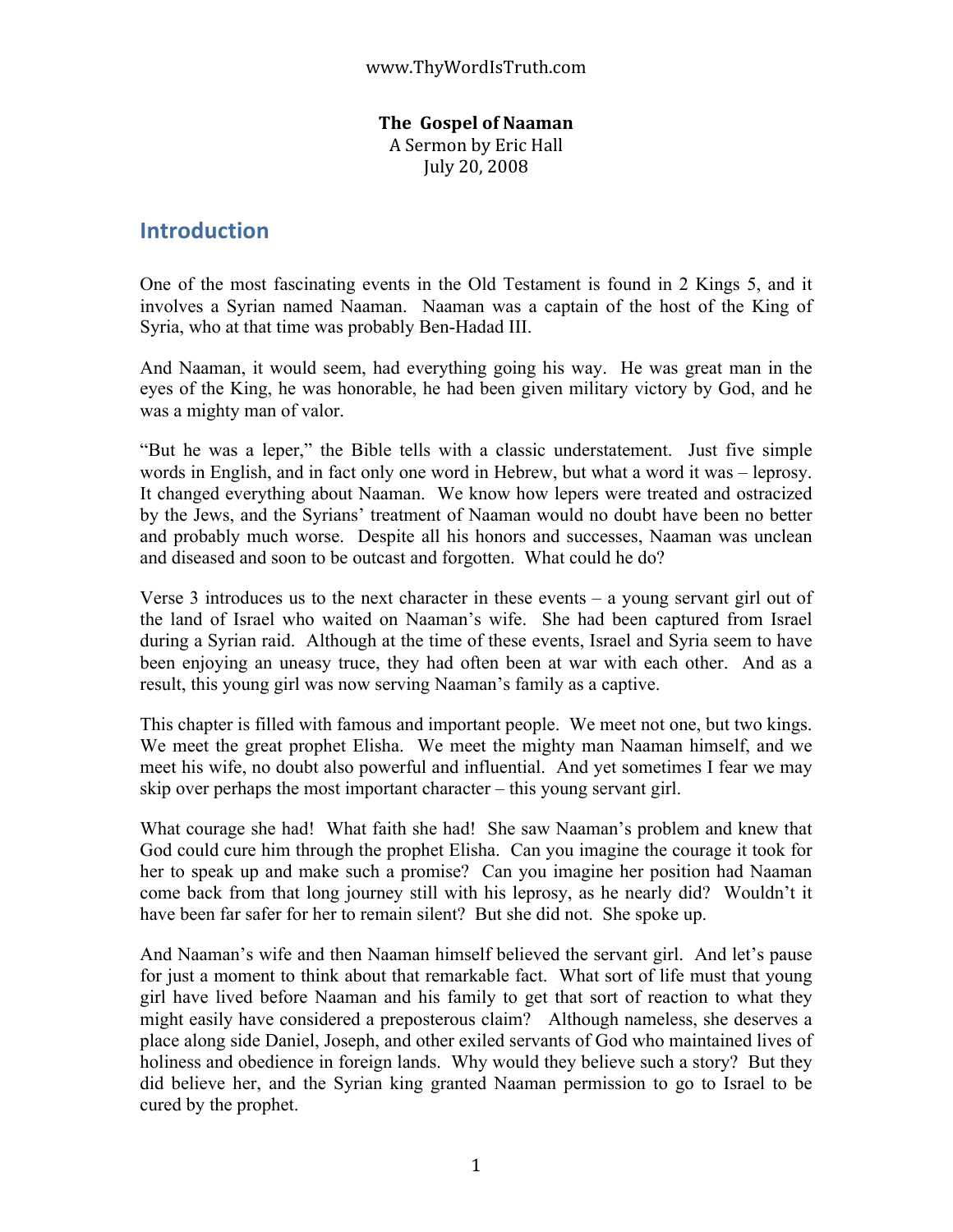Many Old Testament events include a touch of humor for the careful reader, and this event is no exception. Somewhere between the servant girl, Naaman's wife, Naaman, and Ben-Hadad, the message from the servant girl has been changed. Instead of asking Elisha to cure Naaman, the Syrian king's letter now asks the King of Israel to cure Naaman! And the king of Israel is in a panic!

The King of Israel at this time was Jehoram, the second son of Ahab. You might recall from 1 Kings 22 that King Ahab had been killed when a certain man drew a bow at random and shot the king with an arrow. Interestingly – and without any particular basis as far as we know – the historian Josephus tells us that the Syrian who shot that arrow was none other than the great Naaman himself.

In any event, King Jehoram is in a great panic. He tears his clothes and cries out in fear, believing that the Syrian king is setting him up for a fight. It tells us much about Jehoram that – unlike the servant girl – he does not think to call Elisha. And although Jehoram mentions God during his rant, he does not turn to God for a solution to his problem.

So now, instead of one person with a problem, we have two: Naaman and Jehoram.

Enter Elisha. Elisha hears about Jehoram's distress and tells the king to send Naaman his way, which Jehoram, no doubt, very gladly and very quickly does.

And in verse 9, Naaman and his entourage finally arrive at the door of the house of Elisha. The great and mighty Naaman has arrived. And what is Elisha's reaction? He stays inside and sends a servant out to tell Naaman what he must do.

Let's pause again for a moment to consider how Naaman must have viewed that response. Even in a normal situation, it would have been viewed as a great insult for the master of the house not to personally greet such an honored traveler, but this was not a normal situation. Naaman had leprosy. He was very used to people not wanting to be near him. Naaman, no doubt, thought Elisha just didn't want to be in the presence of a leper, and that almost certainly had much to do with his angry reaction.

The servant tells Naaman to go and wash in the Jordan river seven times, and then his flesh will be clean. Seven days was the period for quarantine from a skin disease in Leviticus, and so that may explain why he was to wash seven times.

And Naaman's reaction? He is filled with rage and fury, and he turns and goes away. This was not at all what he expected, he tells us. He wanted fireworks! He wanted a great show by the mighty prophet, and now he finds out he won't even get to meet the mighty prophet! And washing? He could have done that from home. In fact, the water is much cleaner back home. And so proud Naaman prepares to take his leave.

And yet once again an unnamed servant plays a key role in his life. He suggests that Naaman would have gladly done some great thing had the prophet asked him, so why not do this small thing? Why not wash and be clean?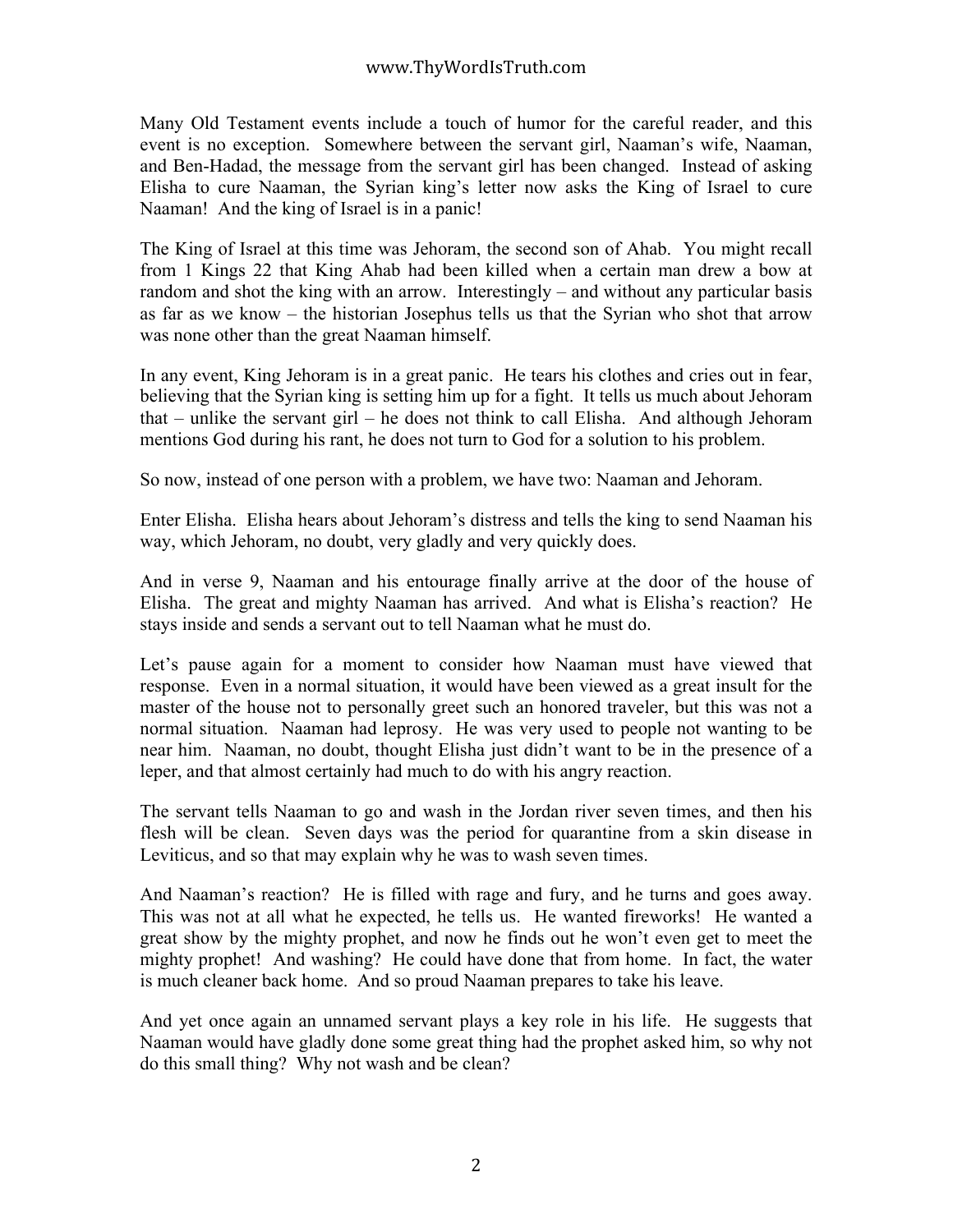So Naaman obeys the prophet – whom he had not yet even met – and is cleansed of his leprosy. Verse 14 tells us "his flesh came again like unto the flesh of a little child, and he was clean."

And to go along with this dramatic change on Naaman's outside, we see a dramatic change on Naaman's inside. The remainder of Chapter 5 shows us a very different person from the proud and angry man we saw in verse 11.

And I have always wondered about Naaman's homecoming back in Syria, and thought of that young servant girl as she waited at the door watching with her eyes of faith for her master Naaman to return clean and whole.

2 Kings 5 – It is a beautiful account of a fascinating historical event, but why should we study it today?

In fact, why should we care about the Old Testament at all? Why should we study it? There are many reasons. It could be studied simply as history. It could be studied as science. It could be studied as literature. And yet the Old Testament is so much more than just history, science, or literature.

In Romans 15:4, Paul tells us that what was written before was written for our learning. He tells us in Galatians 3:24 that the law is our schoolmaster to bring us unto Christ.

And so our question should be: what is the great schoolmaster teaching us with these events recorded for our learning in 2 Kings 5?

And the lessons leap from the page! Few Old Testament events have more to say about the gospel of Jesus Christ than this event from the life of Naaman.

# **What
Can
We
Learn
About
the
Gospel
From
Naaman?**

# First, we learn that there is a great and desperate need the gospel.

Naaman may have felt alone in his leprosy, but Naaman was not alone in his leprosy. All have sinned and fallen short of the glory of God. Apart from Christ, we all stand before God as lepers.

No one will believe the good news until they first understand the bad news. The bad news is that sin is the disease, and we all have it. The good news is that there is a cure – the gospel. We can be made clean by the blood of Jesus Christ.

# Second, we learn that the gospel is for all.

We saw Naaman's fury in verse 11, but it is interesting that he was not the only person to have that reaction to these events. In Luke 4:27 Jesus reminded his Jewish listeners that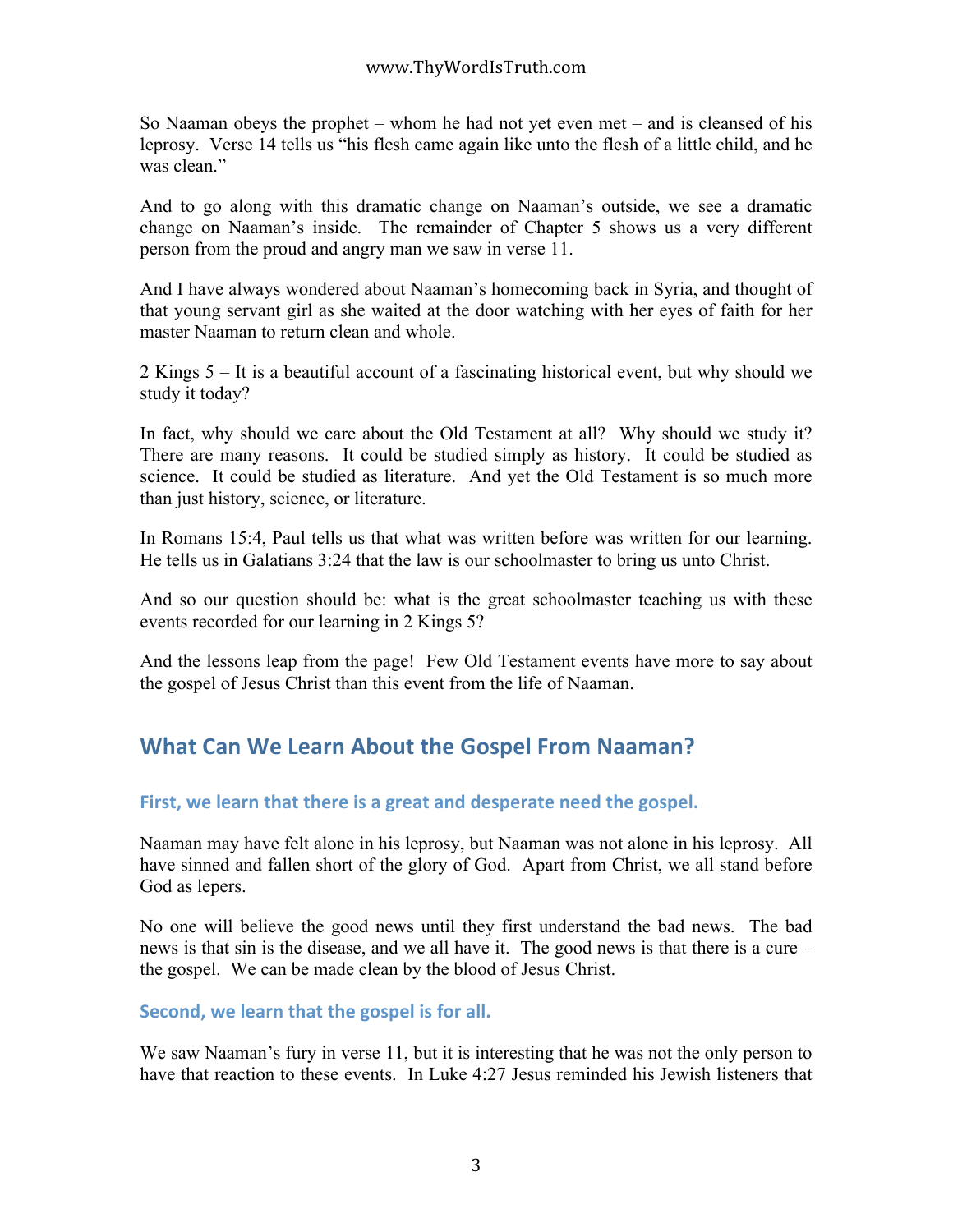while there were many lepers in Israel, none of them was cleansed save Naaman the Syrian. And their reaction? Luke 4:28 tells us they "were filled with wrath!"

And yet Naaman was a Syrian. He was not a Jew. Naaman stands beside Ruth and Rahab and Ninevah as evidence that God's plan has always been to bless the entire word through the gift of his son.

God so loved the world that he sent his only begotten Son. The gospel is for all.

Third, we learn that we must proclaim the gospel to all.

We have already talked about the servant girl who told Naaman about Elisha. Can you imagine a more unfertile field in her mind than the great and mighty Naaman? Why would Naaman possibly listen to a thing she had to say? How could she possibly know more about anything than he did? Naaman had his own religious beliefs – why would he care about what a foreigner had to say? He would never listen to her in a million years, right? Wrong.

We plant. We water. It is God who gives the increase. And woe to us if we fail to plant or water while God is standing ready to give an increase! The gospel is for all.

Fourth, we learn about the power of a Godly life in bringing others to God.

Again, we have already spoken about the faithfulness and courage of that little servant girl. Think again about the life she must have led before Naaman and his wife to be so quickly believed.

There is a great lesson here for us. At some point we will each have an opportunity to proclaim the gospel to someone we have known for years or worked beside for decades. What will our lives over those years say about the message we are now proclaiming to them? Whatever it says, it will be speaking more loudly than the words we say, and it will have much to do with whether we are believed as readily as that young servant girl.

# Fifth, we learn that the gospel cannot be separated from obedience.

Romans 10:16 tells us that the gospel is something that we obey. There are things we must do to be saved. We are active rather than passive participants in the process. Naaman understood this at the end.

At first, Naaman wanted Elisha to come out and strike his hand over the place, while Naaman just stood there. But later he understood that his cleansing would follow his obedience to Elisha's command, and not come before. In like manner, the gospel is something that we obey.

### Sixth, we learn that the gospel puts water between life and death.

No student of the Bible could possibly be surprised to learn that water stands between the lost and the saved. Water stood between slavery and freedom in Egypt. Water stood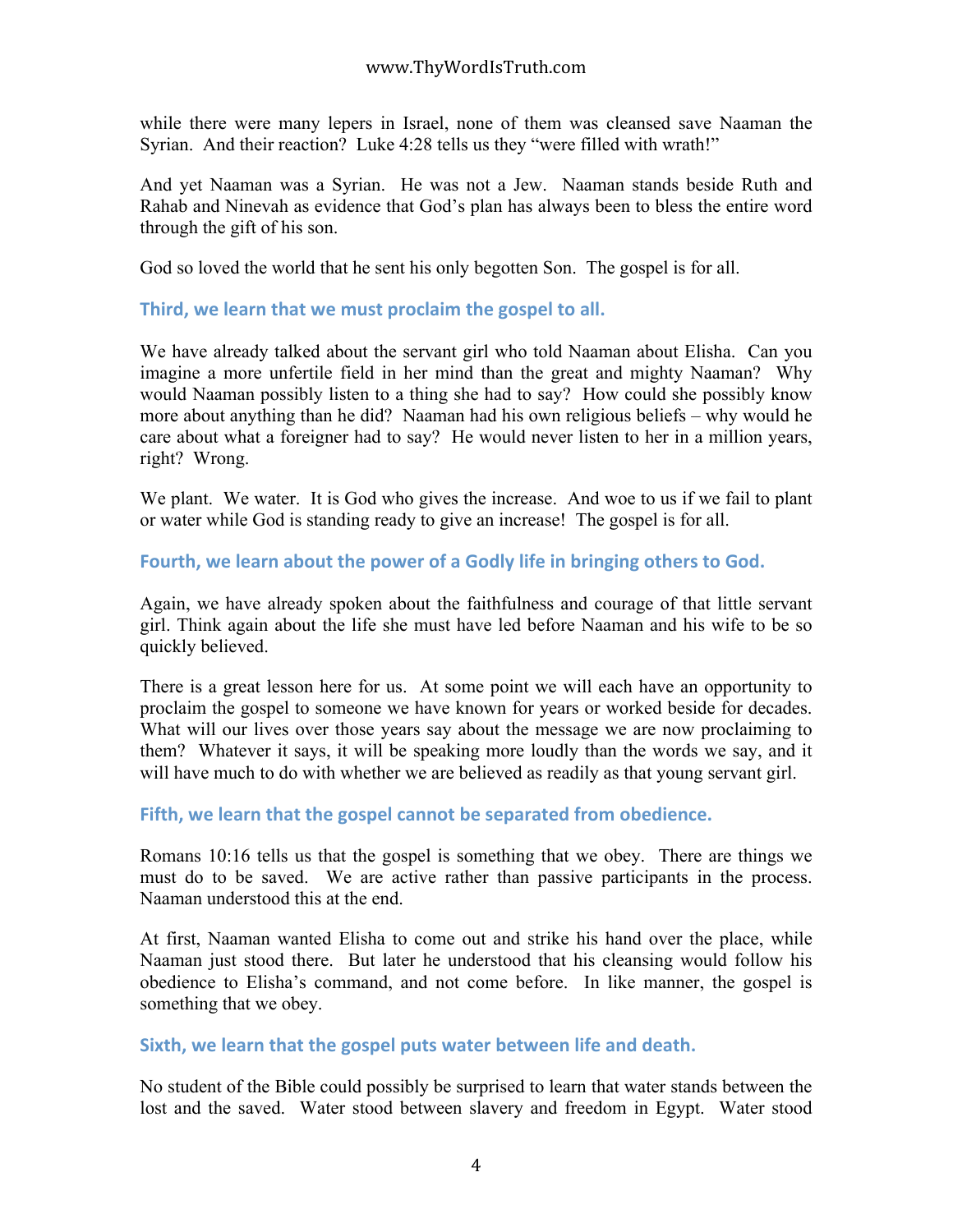between the wilderness and the promised land in the Exodus. Water stood between leprosy and health for Naaman. And today, water stands between those lost in sin and those alive in Christ.

Romans 6:4 tells us: "Therefore we are buried with him by baptism into death: that like as Christ was raised up from the dead by the glory of the Father, even so we also should walk in newness of life."

Naaman's cleansing came at a definite point in time. It happened at the moment he obeyed the command to wash and be clean. In like manner, our cleansing happens at a definite point in time – when we too obey the command to wash and be clean.

Seventh, we learn that the gospel creates a clean person – a new creature.

Lepers were unclean. In fact, Leviticus 13:45 tells us: "And the leper in whom the plague is, his clothes shall be rent, and his head bare, and he shall put a covering upon his upper lip, and shall cry, Unclean, Unclean."

Sin has the same effect. The Psalmist wrote in Psalm 51:2, "Wash me thoroughly from mine iniquity, and cleanse me from my sin." John tells us in 1 John 1:7 that "the blood of Jesus Christ his Son cleanses us from all sin."

Elisha's servant told Naaman to wash and be clean. Ananias told Paul in Acts 22:16 to arise, and be baptized, and wash away thy sins. The gospel turns unclean people into clean people.

And so these events have much to tell us about the gospel of Jesus Christ. But they also tell us something about false gospels, and we know from Galatians 1 that there are false gospels.

# Let's look for a moment at one of them – the Gospel of Naaman.

What was wrong with Naaman's plan?

### **First,
Naaman's
Gospel was
driven
by
excitement
and
drama.**

Naaman thought Elisha should come out in person, wave his hands all around, and dramatically call on the name of the Lord. God's plan was much too dull for Naaman.

**Second,
Naaman's
Gospel was
driven
personal
convenience.** 

There were a lot of rivers back home in Syria that Naaman could use, and the water was much cleaner back home. God's plan was much too inconvenient for Naaman.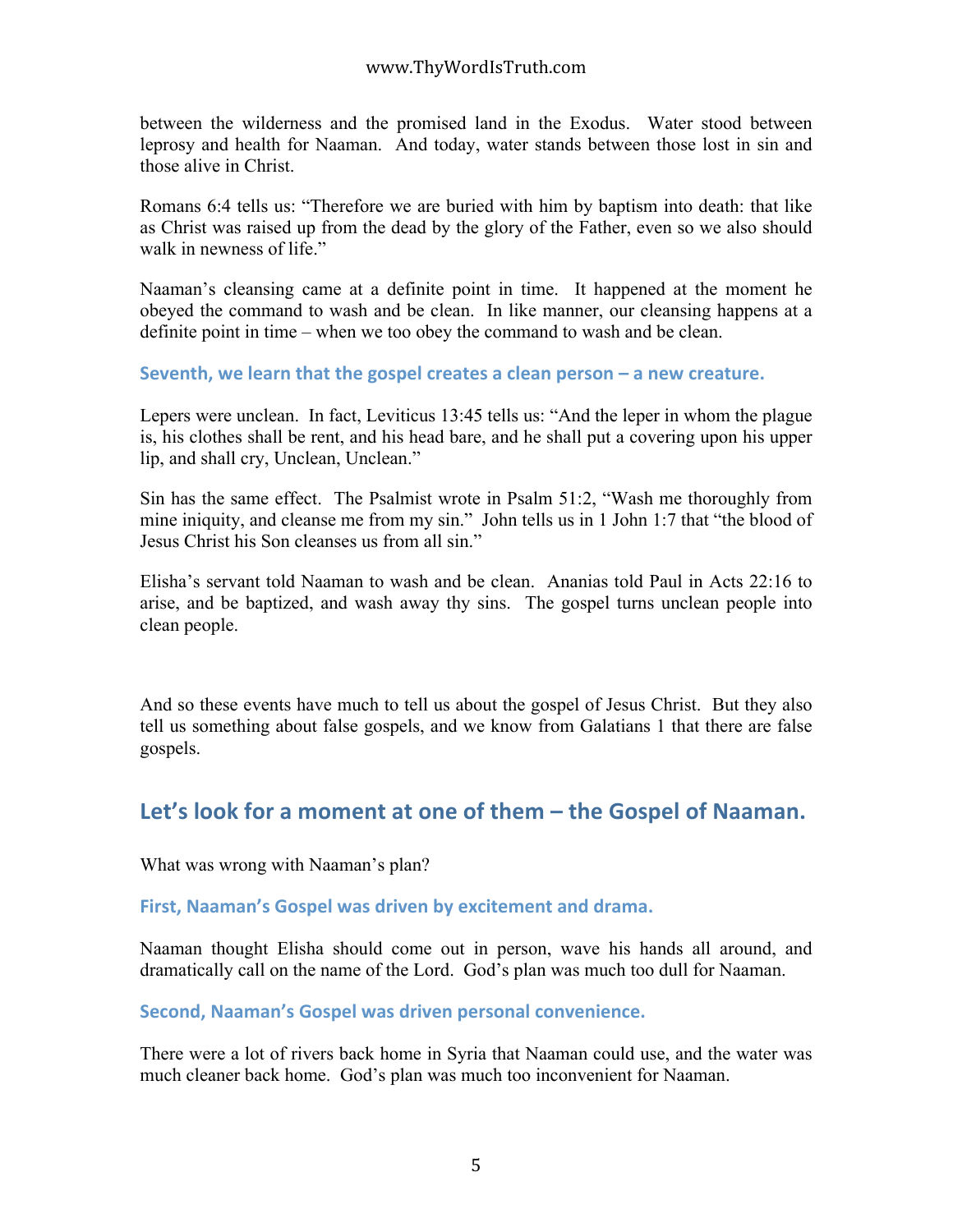# Third, under Naaman's Gospel, if you get your feelings hurt then you don't have **to
do
anything
at
all.**

Naaman traveled all that way to see Elisha, and then he was slighted. Elisha hurt his feelings, and when that happens under Naaman's Gospel you are allowed to just get mad, go home, and never come back.

## Fourth, under Naaman's Gospel, it is you rather than God who gets to determine what you must do to be saved.

If what God commands you to do doesn't make sense to you or isn't what you expect, then you can just ignore it and do what you want to do instead. Baptism doesn't make sense to you? Fine, then under Naaman's plan just don't do it. If you don't like the command, then just change it. Those rivers back home are just as good as the Jordan river. After all, it worked for Naaman, right? Well, no. It didn't.

Fifth, under Naaman's Gospel, just showing up is all you really need to do.

Naaman came all that way with all of his entourage and all of those expensive gifts. Was he really required to do something else? He was there! He never missed an opportunity to travel to Elisha's house! You mean that's not enough?

Of course, Naaman's gospel was not a gospel at all. Had Naaman persisted in following his own plan, he would have returned to Syria a leper, and he would have died in his leprosy.

And yet, as bad as it was, Naaman's gospel was not as bad as some false gospels we see around us today. Naaman didn't fall for some of the things that people fall for today! Let's look for a moment at what Naaman got right.

### **First,
Naaman
understood
he
had
a
serious
problem.**

Naaman knew he had leprosy, and he knew the ultimate outcome of that terrible disease. Many today have no idea that they are suffering from a disease that is infinitely worse and that carries an eternal penalty. Naaman did not ignore his leprosy or explain away his leprosy; he set out to find a cure. Likewise, our first task in reaching the lost is to convince them they are lost apart from Jesus Christ.

#### Second, Naaman understood that belief alone was not enough.

Naaman believed the prophet could cure him even when he was back in Syria. (Otherwise, why did he travel this great distance?) But Naaman knew that belief alone was not enough. He never questioned that some further action would be required either on his part or on Elisha's part. Likewise, belief alone is not enough today. As James reminds us, even the demons believe … and tremble.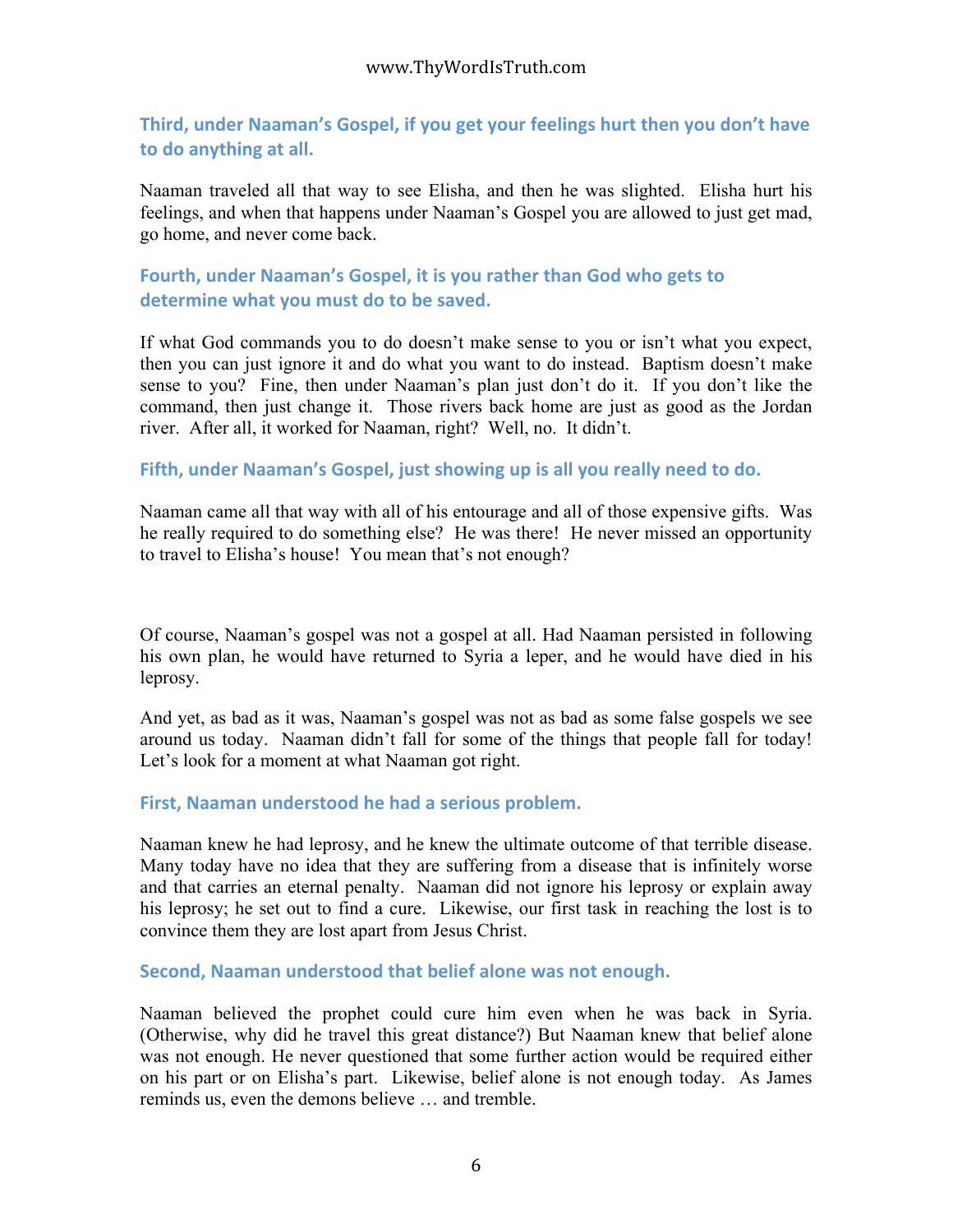## Third, Naaman understood he had not been a leper from his birth.

Naaman knew that leprosy was something that came upon him later in life. In fact, what he wanted and eventually obtained was to return to the condition he was in at his physical birth. The Bible tells us his flesh became like that of a little child. Likewise, Jesus tells us in Mathew 18:3 that unless we become as little children we cannot enter the kingdom of heaven.

# Fourth, Naaman understood that he could catch leprosy again if he came in **contact
with
lepers.**

Naaman no doubt was very careful after his cleansing to avoid catching that terrible disease again. There is no indication that his cleansing granted him immunity. Likewise, a Christian can return to a life of sin and fall from grace.

# Finally, Naaman's gratitude shows us that he did not believe he had earned his **cleansing
by
his
obedience
to
the
prophet's
command.**

Look at what Naaman did by his mighty work of washing seven times in the Jordan river! He earned his cleansing by his works, right? Wrong – and no one looking at these events could possibly believe such a thing – and yet we hear similar statements today about baptism all the time.

Naaman's obedience was absolutely necessary to be healed, but his healing was nevertheless a gift from God – as Naaman knew very well. Naaman was not saved by his works, but he would not have been saved without them. There were actions he had to take to be made clean, and the same is true today for those who would be saved.

# **Invitation**

Naaman is here today. Someone here today, like Naaman, has traveled all the way to Elisha's doorstep, but has found there something he did not expect. Something perhaps he wishes were different about the plan of God. I want to talk to that person for a moment.

Perhaps you do not think baptism makes any sense, or perhaps you disagree with the mode of baptism. For some reason, you have come to the brink of a decision not once but probably many times, but each time you have balked at baptism.

What if instead God commanded you to do some great thing? Would you do that if you could?

What if God commanded you to go up to Heaven and get Christ to come down? What if God commanded you to descend into the deep and bring up Christ again from the dead?